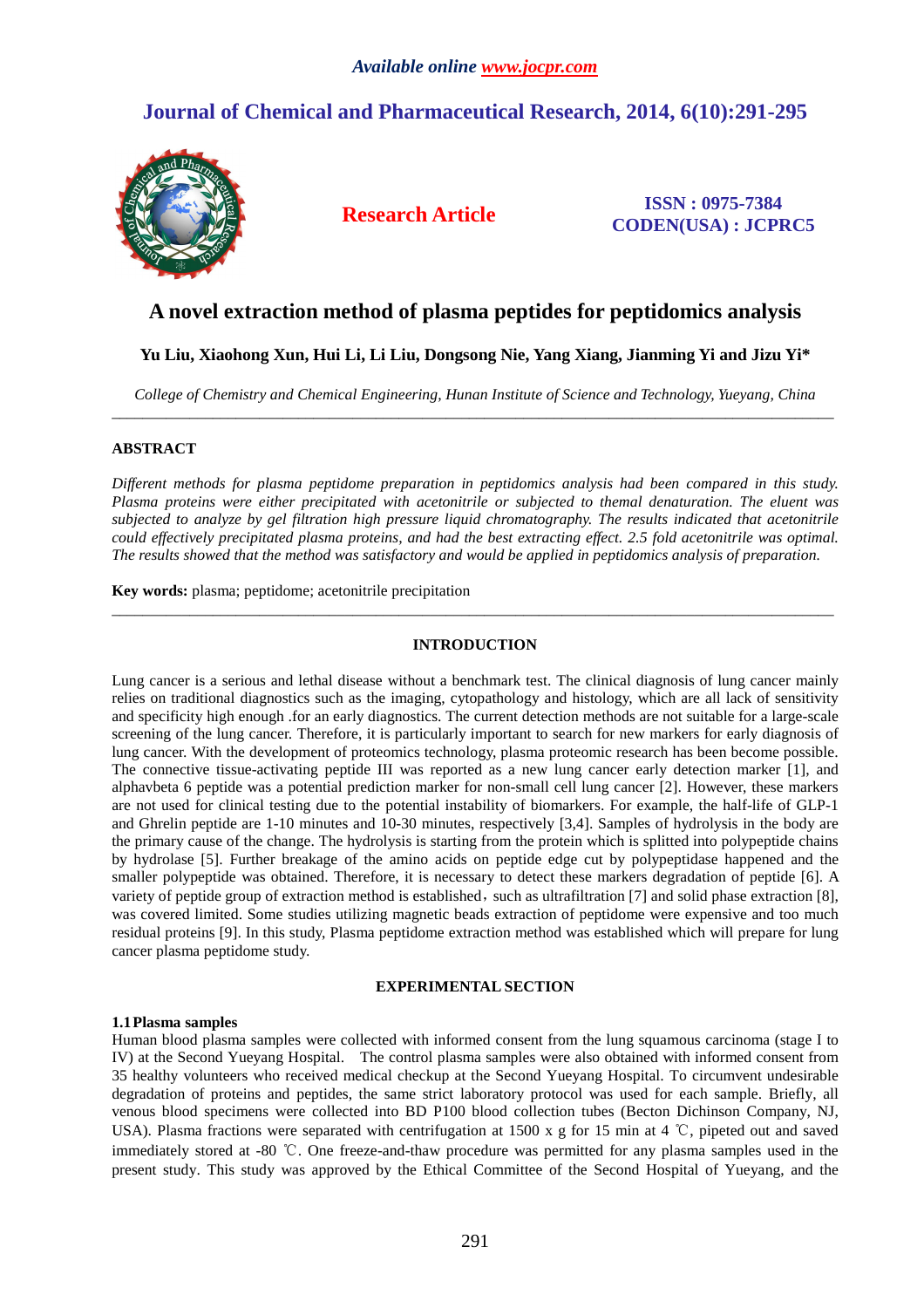Ethical Committee of Hunan Institute of Science and Technology.

#### **1.2 Comparison of thermal denaturation and Acetonitrile degeneration method**

Five samples were thawed, vertexed and heated at 100 ℃ for 30 min. The samples were the spun with centrifugation at 10000 x g for 30 min at 4 °C to remove the pellets following filtration with Spin-X 0.45  $\mu$ m spin filters (Corning Incorporated, Corning, NY, USA). The samples were loaded into Zorbax psm 60 column (6.2 x 250 mm, Agilent, USA) coupled with 1525 HPLC system (Waters, USA). The peptidome fraction was collected from 12 to 36 minutes in the constant flow of 5% acetonitrile at 0.5 ml/min flow rate. The collected fractions were dried-up with Vacuum freeze drying (Scientz Corporation, Ningbo, China). For comparison, the same samples were denatured with addition of up to 3 x volume of 100% acetonitrile (ACN). The samples were incubated at room temperature for 30 min, followed by centrifugation as described above. The best denaturation method was selected for follow-up study.

*\_\_\_\_\_\_\_\_\_\_\_\_\_\_\_\_\_\_\_\_\_\_\_\_\_\_\_\_\_\_\_\_\_\_\_\_\_\_\_\_\_\_\_\_\_\_\_\_\_\_\_\_\_\_\_\_\_\_\_\_\_\_\_\_\_\_\_\_\_\_\_\_\_\_\_\_\_\_*

### **1.3 Comparison of different proportion of acetonitrile precipitation method to extract polypeptide group**

Five samples were thawed and mixed with 100% ACN at the ratios of 1: 1, 1.5: 1, 2: 1, 2.5: 1, 3: 1, 10: 1 (ACN: plasma). After incubation at room temperature for 30 min, the mixtures were centrifuged for 10 min at 12000 rpm. The supernatant was collected and passed through 0.45 µm membrane filter. The samples were purified by high pressure liquid chromatography (Waters 1525 HPLC, Waters Corporation, Milford) using a 45-min elution of 5 % eluent B (acetonitrile) in eluent A (double distilled H<sub>2</sub>O) over 45 min on a gel filtration column (Zorbax PSM 60 column, 6.2 x 250 mm, Agilent, USA) at 0.5 mL/min flow rate. The fractions were collected from 12-36 min. The freeze-dried samples were measured by MALDI-TOF mass spectrometer.

#### **1.4 Mass spectrometry**

All mass spectrometry (MS) experiments were performed using an Applied Biosystems (Framingham, MA01701, USA) Voyager DE-STR time-of-flight mass spectrometer equipped with a  $N_2$  laser (377 nm, 3ns pulse width, 20 Hz repetition rate). All mass spectra were acquired in the reflectron mode with delayed extraction. External calibration was performed with a mixture of peptide standards (angiotensin I, m/z 1296.6853; ACTH fragment 1-17, m/z 2093.0867; ACTH fragment 18-39, m/z 2465.1989), and measured mass accuracy was typically within  $\pm$  0.3 Da. The matrix used for all mass spectra was a-cyano-4-hydroxycinnamic acid (CHCA) at it a saturated solution in 50% acetonitrile solution with 0.1 % TFA. Samples for mass spectra were prepared using 2 µL of the peptide solution mixed with 5µL of the matrix solution and applied to the stainless-steel sample plate. The mixture was air dried before insertion into the mass spectrometer.

### **RESULTS AND DISCUSSION**

### **2.1 Compared thermal denaturation method with acetonitrile degeneration method**

Reproducible and effective separation of the peptidome fractions from plasma proteins was essential for biomarker discovery. We first optimized a gel filtration chromatography method and evaluated the peptide recovery. To avoid proteolytic degradation of plasma proteins resulted from the proteases and peptidases intrinsic to plasma samples, all samples were collected using the BD P100 tube with inclusion of protein stabilizers (BD, USA). Proteins were either precipitated with acetonitrile or by thermal denaturation. The collected samples were supplied to analysis by Gel filtration high pressure liquid chromatography (Fig. 1). The chromatographic peak at the retention time of 11.5 min was detected as protein peak. The higher the protein peak area ratio, the less the protein by denaturation. As shown in Fig.1 that protein peak area ratio was 91% from thermal denaturation and 84% from acetonitrile degeneration, it was obvious that the acetonitrile denaturation method is more effective than thermal method. In addition, after thermal denaturation, the peak at retention time of 39.5 min was proven to be the molecular weight of 500 Da. It indicated that Proteins or peptides have degraded into smaller molecules in the process of degeneration. Such degradation is not helpful for subsequent analysis. Therefore, acetonitrile degeneration method without degradation was selected.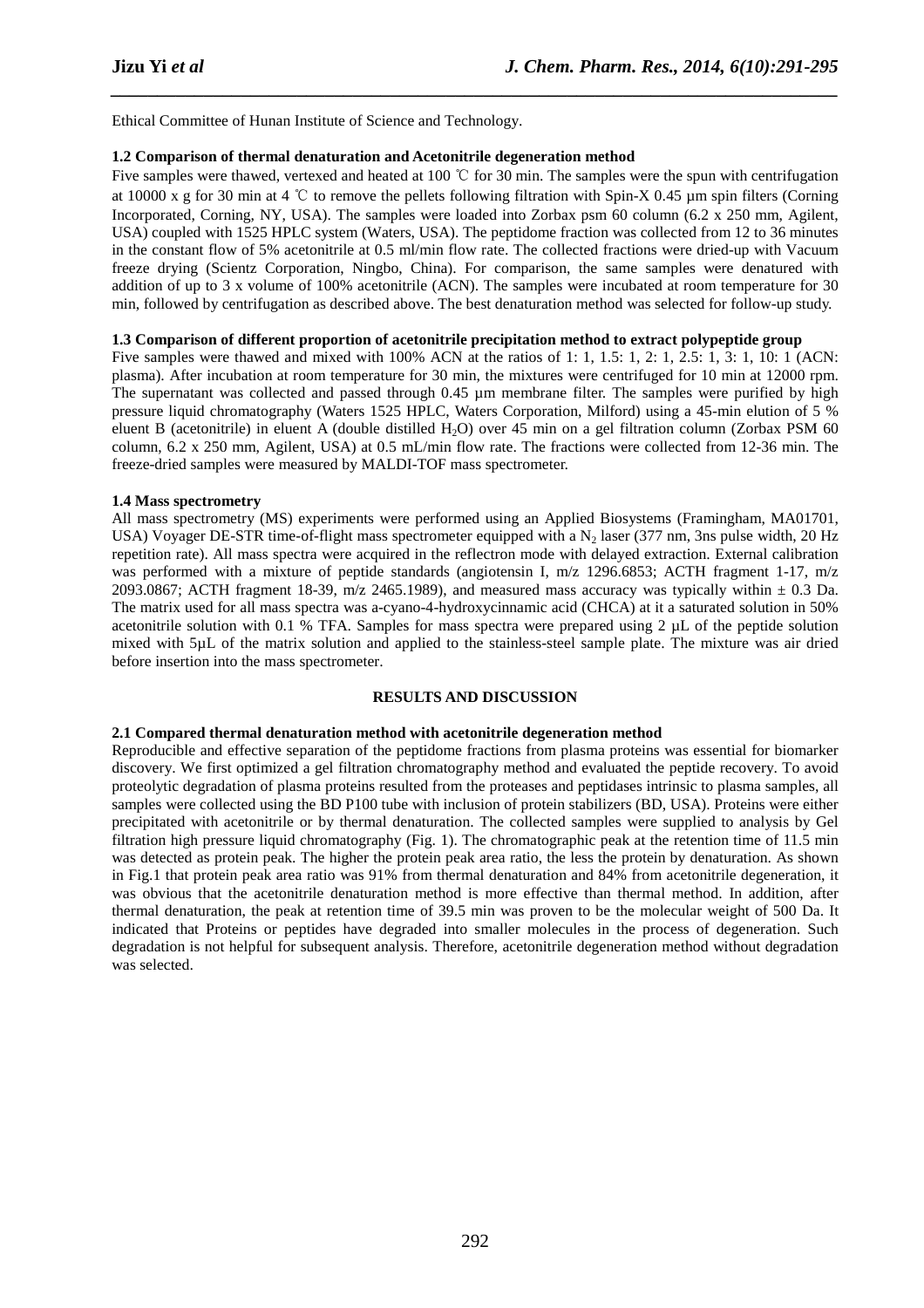

*\_\_\_\_\_\_\_\_\_\_\_\_\_\_\_\_\_\_\_\_\_\_\_\_\_\_\_\_\_\_\_\_\_\_\_\_\_\_\_\_\_\_\_\_\_\_\_\_\_\_\_\_\_\_\_\_\_\_\_\_\_\_\_\_\_\_\_\_\_\_\_\_\_\_\_\_\_\_*

**(A) The supernatant of the plasma by using thermal denaturation; (B) The supernatant of the plasma by using acetonitrile precipitation** 

#### **2.2 Comparison of different proportion of acetonitrile precipitation method to extract peptidome**

According to the 2 and 10 x volumes of acetonitrile to plasma for protein removal, the extracted peptidome by MALDI-TOF MS was shown on Fig.2 . While 10 x volume of acetonitrile used for denaturing could not be able to obtain enough peptides 2 x volume of acetonitrile preparation displayed a peptide profile with many more peaks (Fig 2).



**Fig.2. MALDI-TOF mass spectra of the peptidome** 

**(A) The peptidome was collected from 10 times volume of the acetonitrile to plasma in acetonitrile precipitation and analyzed using MALDI-TOF mass spectra; (B) The peptidome was collected from 2 times volume of the acetonitrile to plasma in acetonitrile precipitation and analyzed using MALDI-TOF mass spectra**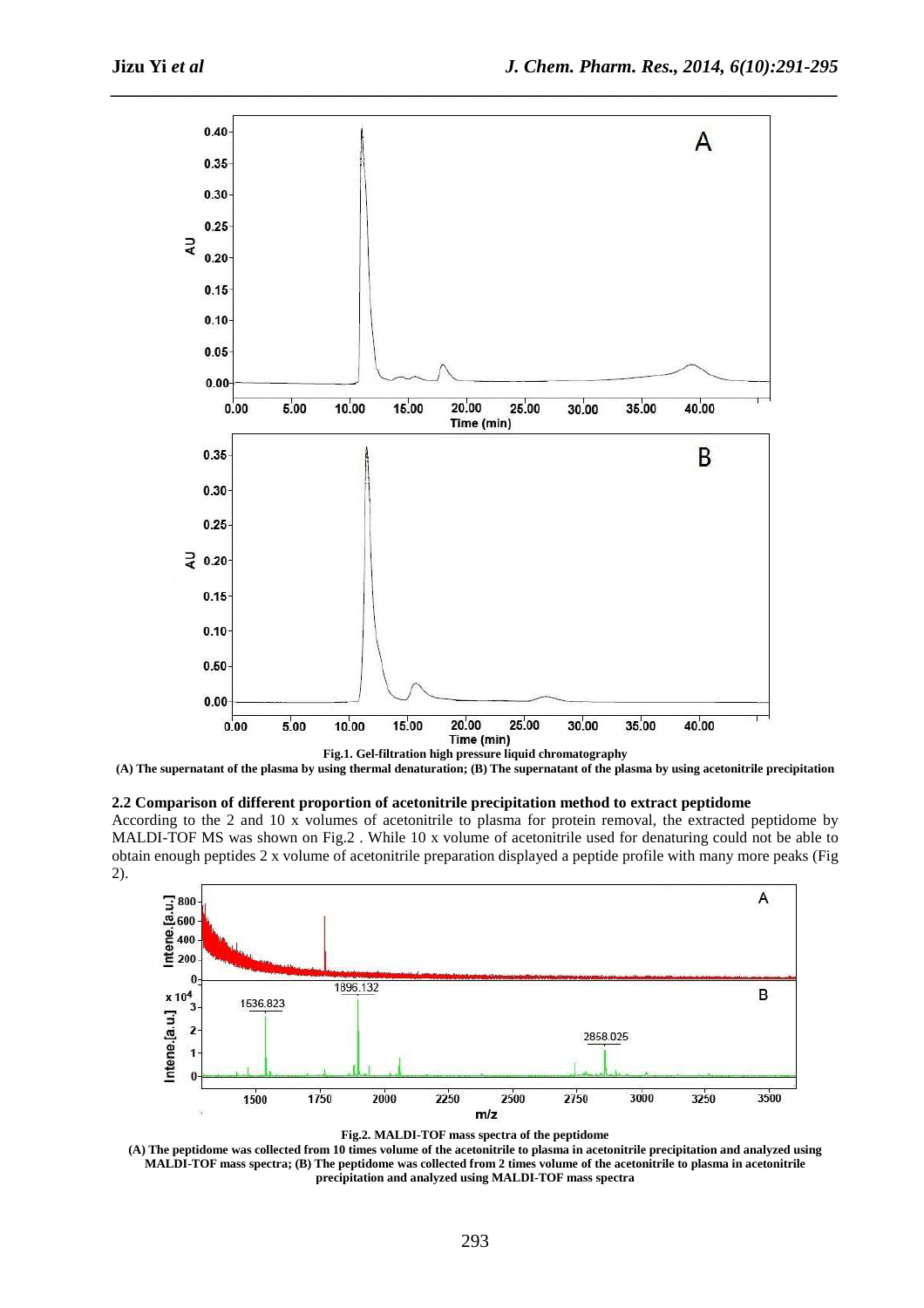In order to optimize the extraction, we compared five ratio of acetonitrile: plasma smaple  $(v/v)$  and the results were shown in Fig.3. In the range of 1000 Da-3000 Da the peaks at 1896 was detected only at 2x, 2.5x and 3x volume of acetonitrile to plasma. For further comparison, the range 1900~2400 Da was selected for spectrum acquisition (Fig.4). The obtained results of five different ratios showed that there was no peptide peak when the 1x and 1.5 x were used in extraction. The results were shown five peaks using 2 x and 3 x volume of acetonitrile to plasma in extraction with no obvious difference in terms of the peak intensity. It was suggested to select 2.5:1 ratio in all ACN-based protein removal.

*\_\_\_\_\_\_\_\_\_\_\_\_\_\_\_\_\_\_\_\_\_\_\_\_\_\_\_\_\_\_\_\_\_\_\_\_\_\_\_\_\_\_\_\_\_\_\_\_\_\_\_\_\_\_\_\_\_\_\_\_\_\_\_\_\_\_\_\_\_\_\_\_\_\_\_\_\_\_*





**(A) The peptidome was collected from 1 times volume of the acetonitrile to plasma in acetonitrile precipitation; (B) The peptidome was collected from 1.5 times volume of the acetonitrile to plasma in acetonitrile precipitation; (C) The peptidome was collected from 2 times volume of the acetonitrile to plasma in acetonitrile precipitation; (D) The peptidome was collected from 2.5 times volume of the acetonitrile to plasma in acetonitrile precipitation; (E) The peptidome was collected from 3 times volume of the acetonitrile to plasma in acetonitrile precipitation** 

The results showed that the method was satisfactory and would be applied for peptidomics analysis of preparation. Therefore, screening of the markers from plasma sample for lung cancer detection should be carried out by employing 2.5:1 ratio (v/v) of ACN: collect plasma sample. Specifically, ten samples collected from non-small cell lung cancer were thawed and mixed, and then incubated for 30 min at room temperature by addition of ACN of 2.5 x of volume of plasma sample. After that, they were centrifuged for 10 min at 12,000 rpm. The supernatant was collected and filtrated. The sample was followed by high pressure gel filtration chromatography eluted with 5 % ACN solution for 45 min. Samples fractions were collected from 12 to 36 min, polled and freeze-dried. For comparison, normal plasma polypeptide extract group was analyzed. The establishment of the plasma polypeptide extract method is the basis for discovering stable peptides biomarker of lung cancer diseases.